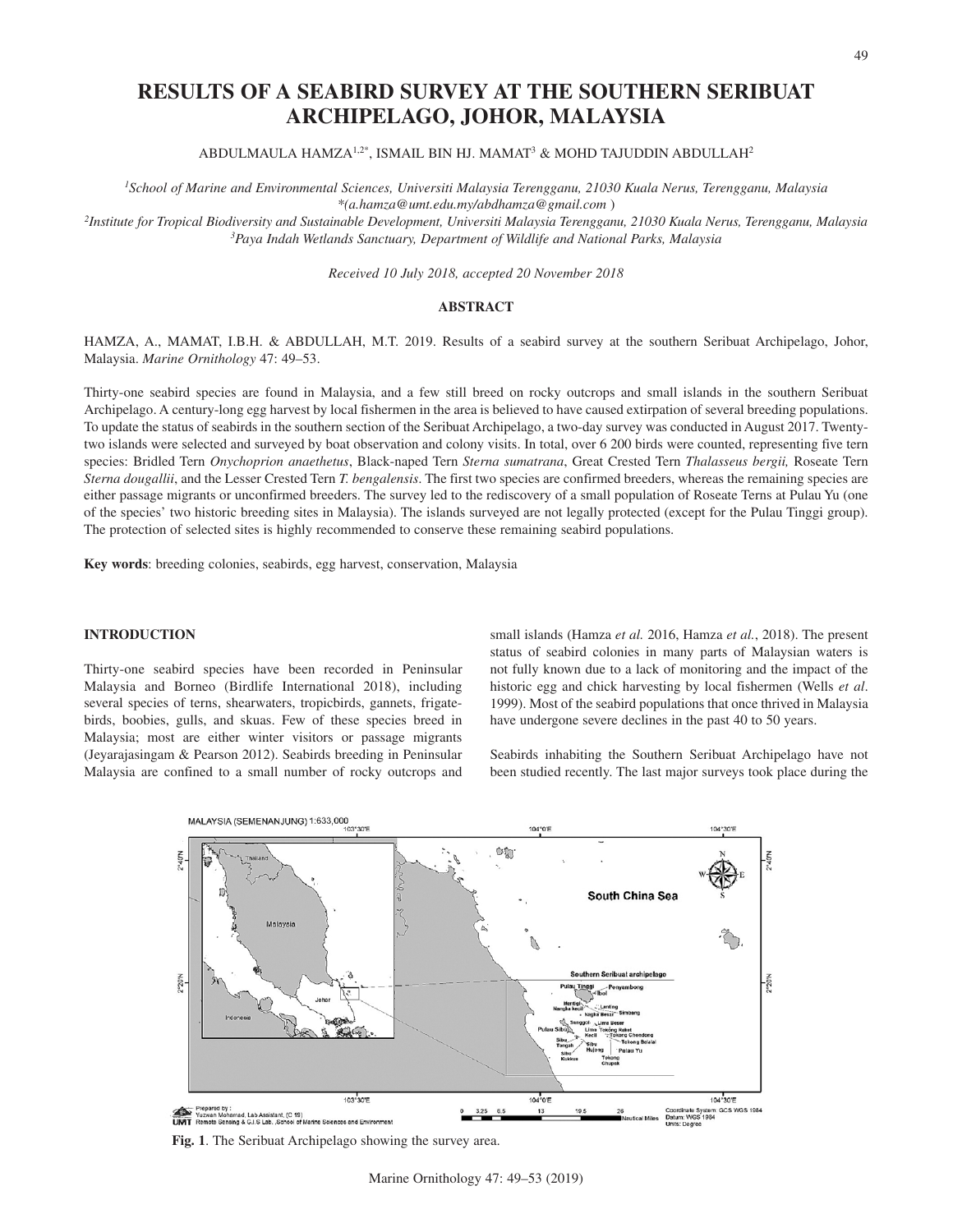first half of the last century (Gibson-Hill 1950). Some unpublished surveys were conducted in July 2002 at Four Islands Reserve (comprising Pulau Lima Besar, Pulau Lima Kecil, Tokong Raket, and Tokong Condong) by the Department of Wildlife and National Parks (Perhilitan 2003). Since that date, no further surveys have been conducted.

In response to a request by the Malaysian Marine Parks Department (Jabatan Taman Laut), a scientific expedition was conducted by a multi-disciplinary team from Universiti Malaysia Terengganu at Pulau Sibu in July 2017. This expedition was followed by a two-day seabird survey on 10–11 August 2017, which covered all small islands located to the south of Pulau Tinggi and Pulau Sibu. Twenty-two sites were surveyed for signs of migratory and/ or resident seabird breeding and/or roosting. The objectives of this study were to identify breeding sites of seabirds (mainly terns) and to investigate the conservation status of these birds in relation to human disturbance and pollution.

#### **STUDY AREA AND METHODS**

The Seribuat Archipelago is composed of an ecologically diverse group of 62 islands. It is located in the southern section of the South China Sea (Grismer *et al*. 2006) in the coastal waters of the Pahang and Johor states on the southeast coast of Peninsular Malaysia (Fig. 1). The islands range in size from 0.01 to 110 km2 (Table 1) and extend from Pulau Cebeh in the north to Pulau Tokong Yu, 50 km to the south. The southern section of this archipelago extends from Pulau Tinggi (a National Marine Park) south to Pulau Tokong Yu. Both Pulau Tinggi and Pulau Sibu are inhabited by artisanal fishing communities and some tourist resorts, whereas the remaining islands are generally small in size and usually steep in height, thus explaining the lack of any human settlement (Appendix 1, available on the website). These islands are, however, used as shelter or resting areas for fishermen in the region.

A two-day boat survey was conducted from 10–11 August 2017. The study area was predefined on a printed map, and the name and coordinates of each island were divided into three groups (following Grismer *et al*. 2006): Pulau Tinggi, Pulau Sibu, and Pulau Lima (Table 1). Sites (islands; Appendix 1) were observed using binoculars from the boat while navigating slowly at a close distance, following Walsh *et al*. (1995). Depending on each site's suitability for seabird nesting or roosting, and its accessibility, the survey team would either land or observe from the boat for at least 20 min, counting and identifying all bird species on or near the site. Counts of individual species were conducted by two observers and averaged. Information on topography and plant

**TABLE 1 Island groups, geographic data, and suitability for breeding (B), roosting (R), and/or roosting and breeding (R/B) for seabirds at some small islands in the Seribuat Archipelago**

| <b>Island</b>       | Area<br>(km <sup>2</sup> ) | <b>Elevation</b><br>(m) | Location                                    | <b>Suitability for seabird</b><br>breeding/roosting |  |  |
|---------------------|----------------------------|-------------------------|---------------------------------------------|-----------------------------------------------------|--|--|
| Tinggi              | 13.5                       | 610                     | 02°18'0"N, 140°07'0"E                       | $\mathbb{R}$                                        |  |  |
| Apil                | 0.04                       | 13                      | 02°16'7"N, 140°07'6"E                       | $\mathbb{R}$                                        |  |  |
| Mentigi             | 0.01                       | 3                       | 02°16'5"N, 140°07'1"E                       | $\mathbb{R}$                                        |  |  |
| Nangka Kecil        | 0.04                       | $\sim 15$               | 02°16'5"N, 140°07'5"E                       | $\mathbb{R}$                                        |  |  |
| Nangka Besar        | 0.1                        | 33                      | 02°16'2"N, 140°07'5"E                       | $\mathbb{R}$                                        |  |  |
| Simbang             | 0.07                       | 23                      | 02°15'0"N, 140°09'2"E                       | $\mathbb{R}$                                        |  |  |
| Lanting             | 0.01                       | 16                      | $02^{\circ}16'5''$ N, $140^{\circ}09'4''$ E | R/B                                                 |  |  |
| Ibol                | 0.15                       | 82                      | $02^{\circ}18'4''N$ , $140^{\circ}09'2''E$  | $\mathbb{R}$                                        |  |  |
| Penyembong          | 0.04                       | 17                      | 02°18'4"N, 140°08'0"E                       | B                                                   |  |  |
| Sibu                | 4.81                       | 155                     | 02°13'0"N, 140°04'2"E                       | $\mathbb{R}$                                        |  |  |
| Sibu Tengah         | 0.45                       | 74                      | 02°11'1"N, 140°06'1"E                       | $\mathbb{R}$                                        |  |  |
| Papan               | 0.02                       | 22                      | 02°11'3"N, 140°05'7"E                       | $\mathbb{R}$                                        |  |  |
| Sibu Kukus          | 0.03                       | 45                      | 02°10'3"N, 140°06'7"E                       | R/B                                                 |  |  |
| Sibu Hujong         | 0.03                       | 59                      | 02°10'9"N, 140°06'6"E                       | $\mathbb{R}$                                        |  |  |
| Lima Besar          | 0.1                        | 48                      | 02°13'2"N, 140°09'0"E                       | R/B                                                 |  |  |
| Lima Kecil          | 0.04                       | 41                      | 02°13'4"N, 140°09'0"E                       | $\mathbb{R}$                                        |  |  |
| Tokong Sanggol (A1a | 0.01                       | 22                      | 02°13'4"N, 140°08'1"E                       | B                                                   |  |  |
| <b>Tokong Raket</b> | 0.01                       | 29                      | 02°13'0"N, 140°09'6"E                       | B                                                   |  |  |
| Tokong Chondong     | 0.02                       | 38                      | 02°11'6"N, 140°10'6"E                       | B                                                   |  |  |
| Tokong Belalai      | 0.01                       | 30                      | 02°11'4"N, 140°10'6"E                       | B                                                   |  |  |
| Tokong Cupak        | 0.01                       | 30                      | $02^{\circ}10'6''$ N, $140^{\circ}11'1''$ E | B                                                   |  |  |
| Tokong Yu           | 0.01                       | $28\,$                  | 02°07'4"N, 140°14'8"E                       | $\, {\bf B}$                                        |  |  |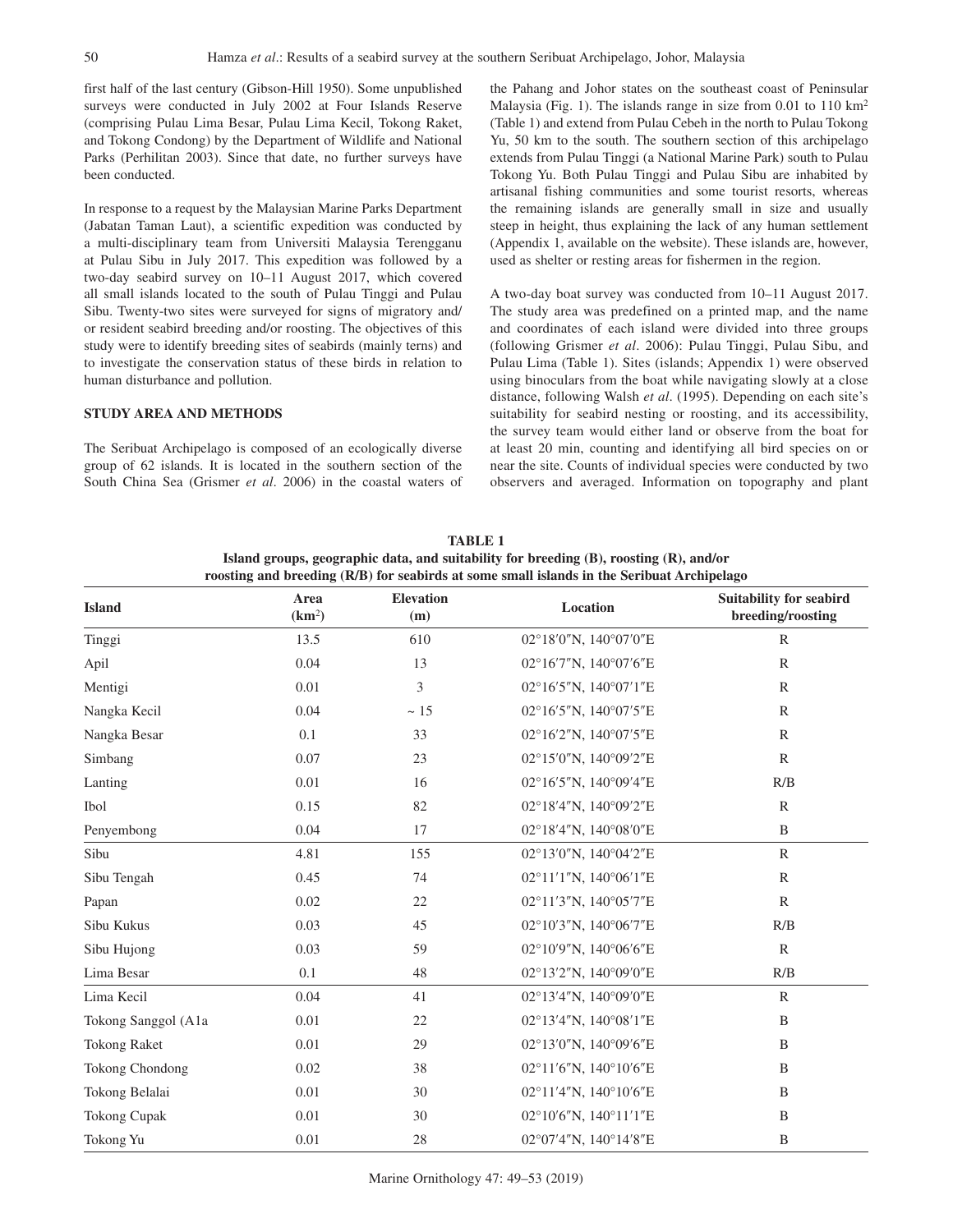cover were documented using photographs taken with a Nikon P900 camera. Island area and elevation (Table 1) were obtained from Grismer *et al*. (2006).

## **RESULTS AND DISCUSSION**

Twenty-two sites in the southern Seribuat Archipelago were surveyed for seabirds (Table 1). Several sites were found to host significant numbers of seabirds belonging to five tern species (see Appendix 2, available on the website): Black-naped Tern *Sterna sumatrana*, Bridled Tern *Onychoprion anaethetus*, Great Crested Tern *Thalasseus bergii*, Lesser Crested Tern *Thalasseus bengalensis*, and Roseate Tern *Sterna dougallii*. Two additional species, the White-bellied Sea Eagle *Haliaeetus leucogaster* and the Pacific Reef Egret *Egretta sacra*, were also observed. The observed aggregations represented both resident and migratory birds. Birds at 10 sites  $(45.5\%)$  showed signs of breeding; six of these sites were at the southernmost group of small islands (Table 2). Some sites were pooled together because of their proximity and the small number of birds present. Tokong Yu, followed by Tokong Raket, showed the highest abundance of seabirds; species richness was highest in Tokong Yu, followed by Tokong Lanting and Tokong Chupak (Table 2). Although egg poaching is common on most east coast islands of Peninsular Malaysia (Wells 1991, Jeyarajasingam & Pearson 2012, Hamza *et al*. 2016a), and the Johor Islands have been targeted for centuries by local egg collectors (Gibson-Hill 1950), few colonies are currently raided by locals in this region. Information obtained from local fishermen indicates that there is egg harvesting activity during May each year at both Pulau Lima Besar and Pulau Sibu Kukus. Further studies are needed to determine the impact and magnitude of this poaching activity on the populations of Bridled and Black-naped Terns. Some islands also host other avian species. For example, we observed the following at Pulau Lima Besar: eight Pied Imperial Pigeons *Ducula bicolor*, one Little Green Pigeon *Treron olax*, one Black-naped Oriole *Oriolus chinensis*, one Yellow-vented Bulbul *Pycnonotus goiavier*, several tens of Asian Glossy Starling *Aplonis panayensis*, and swiftlets *Aerodramus* spp. Surveys conducted in this area by the Malaysian Wildlife Department in 2002 (Perhilitan, 2003) recorded seabird species that were not observed during our survey, such as Lesser Frigatebird *Fregata ariel* and Little Tern *Sternula albifrons*.

The surveyed areas generally exhibited low levels of anthropogenic pollution, except for sparse plastic litter that had washed ashore at Pulau Sibu, Pulau Lima, and Pulau Tinggi. The current impact of such plastic debris on seabirds in the area may not be significant, although floating plastic bags can be attractive to marine vertebrates such as seabirds, sea turtles, and marine mammals.

Additional surveys in May-June may result in counts that are higher than we obtained; the present survey was conducted at the end of the breeding season due to a logistical delay. Therefore, we may have underestimated the actual population size, as some early breeders may have already departed the area. Aggregations at sea also represent a significant proportion of uncounted groups—some seabirds use areas distant from the islands to forage. Annual surveys (including both islands and surrounding open waters) would allow for better estimation of the population size of recorded species and might result in observation of additional seabird species.

The following is an annotated description of the species identified at the study area (see Appendix 2 for photos):

| Species name <sup>a</sup>                 | <b>BNT</b><br>$\mathbf R$ | <b>BT</b><br>$\bf R$ | <b>GCT</b><br>R/M | <b>LCT</b><br>M | <b>RS</b><br>R/M | <b>PRE</b><br>$\bf R$ | <b>WBSE</b><br>$\bf{R}$ | <b>Total</b><br>birds<br>by site | No. of<br><b>Species</b> |
|-------------------------------------------|---------------------------|----------------------|-------------------|-----------------|------------------|-----------------------|-------------------------|----------------------------------|--------------------------|
| <b>Status</b> <sup>b</sup>                |                           |                      |                   |                 |                  |                       |                         |                                  |                          |
| Pulau Ibol and Pulau Penyambong           | 73                        | $\Omega$             | $\mathbf{0}$      | $\overline{0}$  | $\Omega$         |                       | $\overline{0}$          | 74                               | $\overline{2}$           |
| Pulau Lanting                             | 34                        | 15                   | 2                 | $\overline{0}$  | $\overline{0}$   | 3                     |                         | 55                               | 5                        |
| Pulau Menting, Nangka Kecil, Nangka Besar | 34                        | $\overline{0}$       | 18                | $\overline{0}$  | $\overline{0}$   | $\overline{0}$        | $\overline{0}$          | 52                               | 2                        |
| <b>Tokong Sangol</b>                      | 10                        | 80                   | $\boldsymbol{0}$  | $\overline{0}$  | $\Omega$         |                       | $\Omega$                | 91                               | 3                        |
| Pulau Lima Kecil and Lima Besar           | 20                        | $\overline{0}$       | $\boldsymbol{0}$  | $\overline{0}$  | $\overline{0}$   |                       | 1                       | 22                               | 3                        |
| <b>Tokong Raket</b>                       | 2                         | 1200                 | $\overline{0}$    | $\overline{0}$  | $\overline{0}$   | $\overline{0}$        | $\overline{0}$          | 1202                             | 2                        |
| <b>Tokong Chondong</b>                    | 50                        | 200                  | $\boldsymbol{0}$  | $\overline{0}$  | $\overline{0}$   | $\boldsymbol{0}$      | $\overline{0}$          | 250                              | 2                        |
| <b>Tokong Gantang</b>                     | $\Omega$                  | $\Omega$             | $\overline{0}$    | $\Omega$        | $\Omega$         |                       | $\Omega$                |                                  |                          |
| Tokong Belalai                            | 40                        | 700                  | $\boldsymbol{0}$  | $\overline{0}$  | $\overline{0}$   | $\boldsymbol{0}$      |                         | 741                              | 3                        |
| <b>Tokong Cupak</b>                       | 65                        | 10                   | 35                | $\overline{0}$  | 13               | $\boldsymbol{0}$      | $\overline{0}$          | 123                              | 4                        |
| Tokong Yu                                 | 1100                      | 2200                 | 200               | 10              | 110              | $\overline{0}$        | $\overline{2}$          | 3622                             | 6                        |
| Pulau Kukus                               | 20                        | $\overline{0}$       | $\overline{0}$    | $\overline{0}$  | $\theta$         | $\boldsymbol{0}$      | $\overline{0}$          | 20                               | 1                        |
| Total                                     | 1448                      | 4405                 | 255               | 10              | 123              | 7                     | 5                       | 6253                             |                          |

**TABLE 2 Seabird species abundance (individuals) at some small islands in the Seribuat Archipelago, 10–11 August 2017**

<sup>a</sup> BNT = Black-naped Tern; BT = Bridled Tern; GCT = Great Crested Tern; LCT = Lesser Crested Tern; RS = Roseate Tern; PRE =

Pacific Reef Egret; WBSE = White Belled Sea Eagle.<br>b  $R =$  Resident, M = Migrant, R/M = Resident/Migrant.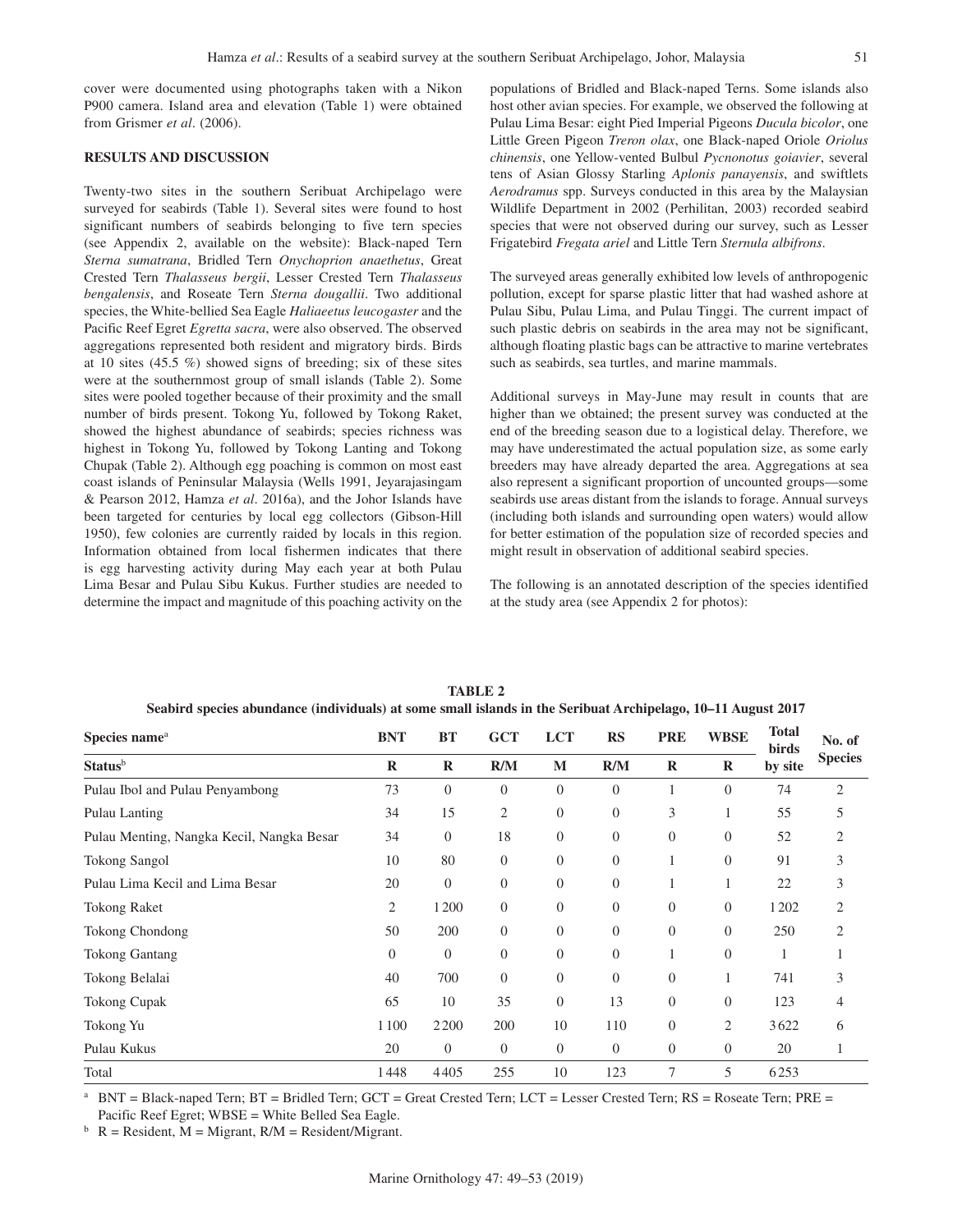### **Black-naped Tern**

This species is the most common tern on the east coast of Peninsular Malaysia, where it nests (Hamza *et al.* 2016a, 2016b, 2018). It breeds from May to August and lays 1–2 eggs on bare rock with few nest decorations (i.e., small stones and seashells). Black-naped Terns usually nest and forage near shore in small groups (Fig. A1) (Wells 1991). This species was found at 12 of 13 sites surveyed (Table 2), with an abundance ranging from a few individuals to 1 100 birds at Pulau Yu; most birds were juveniles accompanied by adults still feeding them. Four nests (one with two eggs and three with one egg each) were observed at Pulau Penyembang (northeast Pulau Tinggi); some adults appeared to be incubating eggs at Pulau Lima Kecil, but the height of the cliff precluded census of the total number of nests. In general, this species is vulnerable to egg harvesting throughout the east coast zone of Peninsular Malaysia, particularly because their eggs are easily accessible on the bare rocks of the coastal islands.

#### **Bridled Tern**

Bridled Terns are resident breeders in Peninsular Malaysia's east coast waters (Wells 1991, Wells *et al*. 1999, Jeyarajasingam & Pearson 2012) and are as common as Black-naped Terns. However, this species is more frequent at islands that are more oceanic and isolated, with cliffs and moderate vegetation cover (Hamza *et al*. 2016a, 2018). This explains their larger numbers at the southernmost small islands compared to coastal sites. Bridled Terns breed from May to August (Fig. A2), and lay 1–2 eggs on bare rocks, in cliff crevices, or under grass and shrubs. The majority of eggs in a typical colony are well-hidden (Hamza *et al*. 2016b). The population, however, has suffered continuous egg harvesting by locals on many islands. The largest aggregations of this species were found at Pulau Yu  $(n = 2200)$  and Pulau Raket  $(n = 1200)$ . Both juveniles and adults were observed; about 30 % of the observed population were juveniles or sub-adults. Bridled Terns were observed most frequently foraging in oceanic open waters, while Black-naped Terns foraged in shallower coastal waters. Some mixed flocks of the two species were seen; further studies should investigate dietary resource partitioning between these two tern species.

## **Great Crested Tern**

Malaysia has two populations of this species—one is a winter visitor and the other is a resident breeder (Jeyarajasingam & Pearson 2012). During the current survey, Great Crested Terns were found at four sites, ranging from a few individuals up to 200 birds at Pulau Yu (Fig. A3). In all instances, the Great Crested Tern aggregations comprised both adult and juvenile birds, indicating that there is potential for breeding in the study area. Further surveys in May could confirm breeding sites and population size.

# **Lesser Crested Tern**

This tern is a passage migrant to Malaysia (Jeyarajasingam & Pearson 2012). It is an uncommon and localized non-breeding visitor that is found in small numbers (Fig. A4). During this survey, we observed only 10 adults at Pulau Yu (Table 2). All birds observed were in nonbreeding plumage: the entire forehead and crown was white, with any black limited to the crest and the area behind the eye. This species was not observed during recent east coast surveys in Terengganu and Pahang waters (Hamza *et al*., 2016a, AH unpubl. data).

#### **Roseate Tern**

This species is very rare in Malaysia, with two known breeding sites in Pulau Tenggol (Terengganu) and Pulau Yu in Johor (Wells 1991). Hamza *et al* (2016b) recorded a dozen birds at Pulau Ling (Terengganu) in breeding plumage (red bill and legs), indicating that they may have been en route to a breeding site in southern Terengganu (Fig. A5), where breeding had been recorded on a small island off Pulau Tinggol, Terengganu, and on Pulau Yu, Johor (Gibson-Hill 1950). During the current survey, we recorded 110 Roseate Terns at Pulau Yu, and 13 individuals at Pulau Cupak (Table 2); in both cases, Roseate Terns were associated with other tern species. Some birds were in breeding plumage (black cap, bright red bill with dark tip, and bright red legs), while others were in non-breeding plumage (darker bill). This is the first confirmation of Roseate Terns at Pulau Yu since the Gibson-Hill (1950) surveys in the late 1940's. The location of this remote island may prevent significant egg harvesting compared to more coastal islands in this region. Future surveys should aim to estimate the breeding population and set up conservation measures.

#### **Pacific Reef Egret**

This species spends most of its time foraging along coastal shores and breeding on island trees, exhibiting two different forms, dark and pale (Wells *et al*. 1999, Jeyarajasingam & Pearson 2012). The dark form, found in this survey, is distinguished by grey plumage with an inconspicuous narrow white mark on the throat. A colony of nine nests was reported by Hamza *et al*. (2016b) on a shrub at Pulau Ling in Terengganu. During the present survey, this species was observed at five sites as single birds or pairs, but no attempt was made to check possible breeding sites for nests.

#### **White-bellied Sea Eagle**

These resident large eagles, usually seen in pairs, are common on offshore islands and coastal areas in the study area. They nest in tall trees or on rocky ledges. In addition to one pair observed at Pulau Tinggi, other individuals were seen at four different sites; one pair was observed on the rocks of Pulau Yu next to the remains of a large fish that had been consumed.

## **CONCLUSIONS**

This is the first comprehensive seabird survey of the southern Seribuat Archipelago islands since the 1950s. The area contains several important seabird habitats, including islands, outcrops, and rich open waters for foraging. Four of the seabird species observed are resident, two are resident migrants (Malaysia has a resident population and receives another migrant population), and one is a passage migrant.

We recommend that the Malaysian Departments of Marine Parks and Wildlife Conservation, in addition to State Park authorities and local NGO's, coordinate future research activities to update the status of seabirds and enforce the protection of breeding and migratory seabirds and their habitats in the Seribuat Archipelago. This should also be done in all other seabird hotspots in the Pahang and Terengganu states to the north. Because seabirds are indicators of healthy marine ecosystems, seabirds and their habitats should be considered in planning efforts for future marine parks. Egg harvesting from seabird colonies must also